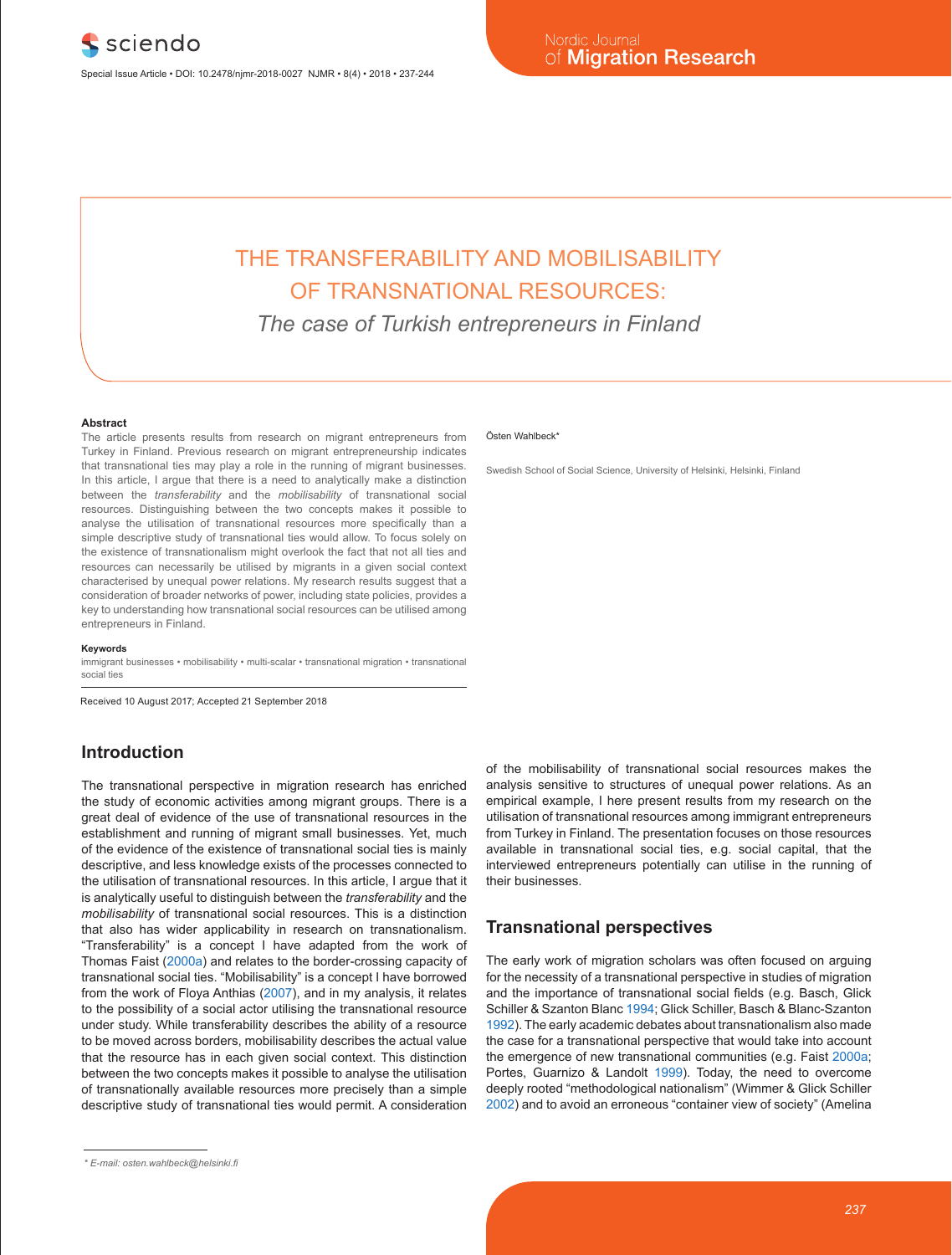& Faist 2012; Beck 1999) is widely accepted in migration research. Likewise, in studies on immigrant entrepreneurship, there has been a growing awareness of the importance of the transnational perspective. This includes studies on transnational social ties among migrant small businesses (e.g. Faist 2000b; Katila & Wahlbeck 2012) and studies on "transnational entrepreneurship" as a specific type of business activity (e.g. Drori, Honig & Wright 2009; Jones, Ram & Theodorakopoulos 2010; Morawska 2004; Portes, Haller & Guarnizo 2002).

Transnationalism indicates a social relation over and beyond the boundaries of the nation state. Yet, in transnationalism research, there is reason to still take into account the role of political constraints, including the state and state politics. This has recently been emphasised by Roger Waldinger (2015) in his book *The Cross-Border Connection*, but as many reviewers of the book (e.g. Faist 2015; Glick Schiller 2015; Levitt 2015) point out, the role of the state has always been part of the transnational approach. The pioneering book *Nations Unbound* (Basch, Glick Schiller & Szanton Blanc 1994) had specifically addressed and documented the processes of nation-state building in home and host countries as well as the impact of these processes on the political practices and identities of migrants. The discussion about political constraints relates to more general issues concerning a theorisation of transnational ties. First, the importance of transnationalism always needs to be empirically assessed. The role played by transnational ties needs to be critically studied and cannot be taken for granted. If we as researchers look for transnational ties or almost any other phenomena, we will usually find them. This realisation points to a need to study *negative* cases as well. When are transnational ties important and when are they not? Second, a study of the role of state politics reflects a traditional sociological interest in the role of *the state*. This sociological focus on the role of the state is not in conflict with a transnational perspective. Social relations are not, and have never been, confined by state borders. Still, the modern state, or more precisely, *state policies*, have an impact on social relations, including the transnational relations that span state borders. The state is a social institution and can as such influence the social relations of individuals. Therefore, from the perspective of sociology, there is a need to empirically study the importance and the non-importance of transnationalism, as well as the influence of the state and other social institutions in this empirical context.

Although the state is not a "container", it is a powerful and important social institution. State policies do exist and play a role in the creation and modification of transnational social ties. However, as Nina Glick Schiller (2015) points out in her review of Waldinger's (2015) book, the answer is not to simply add states and state politics to the analysis. According to Glick Schiller, Waldinger's book is actually unable to move beyond a conflation of the social with the boundaries of a polity. What is needed is a truly "multi-scalar perspective" that takes into account the multiple intersecting networks of unequal power that organises the world as we know it today (Glick Schiller 2015: 2276). "A multi-scalar global perspective calls on scholars and policymakers to acknowledge that each state around the world represents the coming together within place and time of the multiple intersecting array of networks that can be analysed as transnational social fields" (Glick Schiller 2015: 2278).

Thus, I argue that a sociological analysis of transnational social resources must incorporate both a focus on transnational social ties and a focus on the networks of power, including the role of the state. The issue at stake is not to prove that transnationalism exists,

which it obviously does, but to study how and when transnationalism makes a difference and becomes important in a given social context. The challenge is how to take into account the interconnectedness of different scales, i.e. to include the global, transnational, national and local dimensions in the analysis.

In what follows, I will outline results from my own study of the utilisation of transnational resources among immigrant entrepreneurs. The study provides suggestions for how to analyse transnational social ties and the social capital that these might entail, as well as how the role of the state and state polices need be taken into account in such an analysis. The focus on social capital provides practical examples of how transnational social ties sometimes make a difference and sometimes do not (i.e. the study comprises both confirmatory and "negative" empirical evidences of the utilisation of resources). The results also exemplify the interconnectedness of global, transnational and local scales. To theorise this interconnectedness, I use the concepts of transferability and mobilisability.

The concept of *transferability* relates to the question of the possibility to transfer social capital in transnational social ties, a question that has been theorised in detail in the work of Faist (2000a). According to Faist (2000a), social capital is usually and primarily a local asset, but its transferability increases if transnational networks emerge in the migration process. The transnational social spaces of migrants can supply various types of capital: "economic capital (for example, financial capital), human capital (for example, skills and know-how) and social capital (resources inherent in social and symbolic ties)" (Faist 2000b: 13). Thus, the existence of transnational social ties suggests that immigrant entrepreneurs might be able to utilise resources in both the country of settlement and country of origin (Faist 2000a, 2000b).

The concept of *mobilisability* relates to the possibility to mobilise existing social resources by specific social actors (Anthias 2007). Anthias largely relies on the perspective of Bourdieu's (1986) understanding of social capital that always operates in a given social context and presupposes a continuous series of social exchanges. Thus, the value of social capital is never absolute and the possibility to mobilise resources depends on the social context. Unequal power relations significantly influence the possibility for a social actor to utilise social ties and networks. Anthias (2007) argues that the notion of social capital should be confined to mobilisable social resources. With small-scale enterprises, the role of ethnic social ties is a case in point. "Ethnic ties may be resources available to actors but they may not always be effectively mobilised or mobilisable by some social actors in particular contexts" (Anthias 2007: 801). The importance of social ties for the operation of businesses cannot be taken for granted and must be critically assessed in empirical research (e.g. Anthias & Cederberg 2009; Ryan 2011).

The perspective of Bourdieu is useful in this critical assessment, but a shortcoming of Bourdieu's notion of capital is that it focuses on an analysis of social stratification within national societies. Many migration scholars have therefore argued that the theory needs to be supplemented with a transnational perspective in order to study how migrants are situated within transnational social spaces and global networks of power (e.g. Erel 2010; Nowicka 2013). As described in *Nations Unbound,* transnationalism has provided migrants and their families with new opportunities for material and social positioning and "crucial to these projects has been the differential access to economic, social, and cultural capital (Bourdieu 1977) provided by transnational kin networks" (Basch, Glick Schiller & Szanton Blanc 1994: 86-87).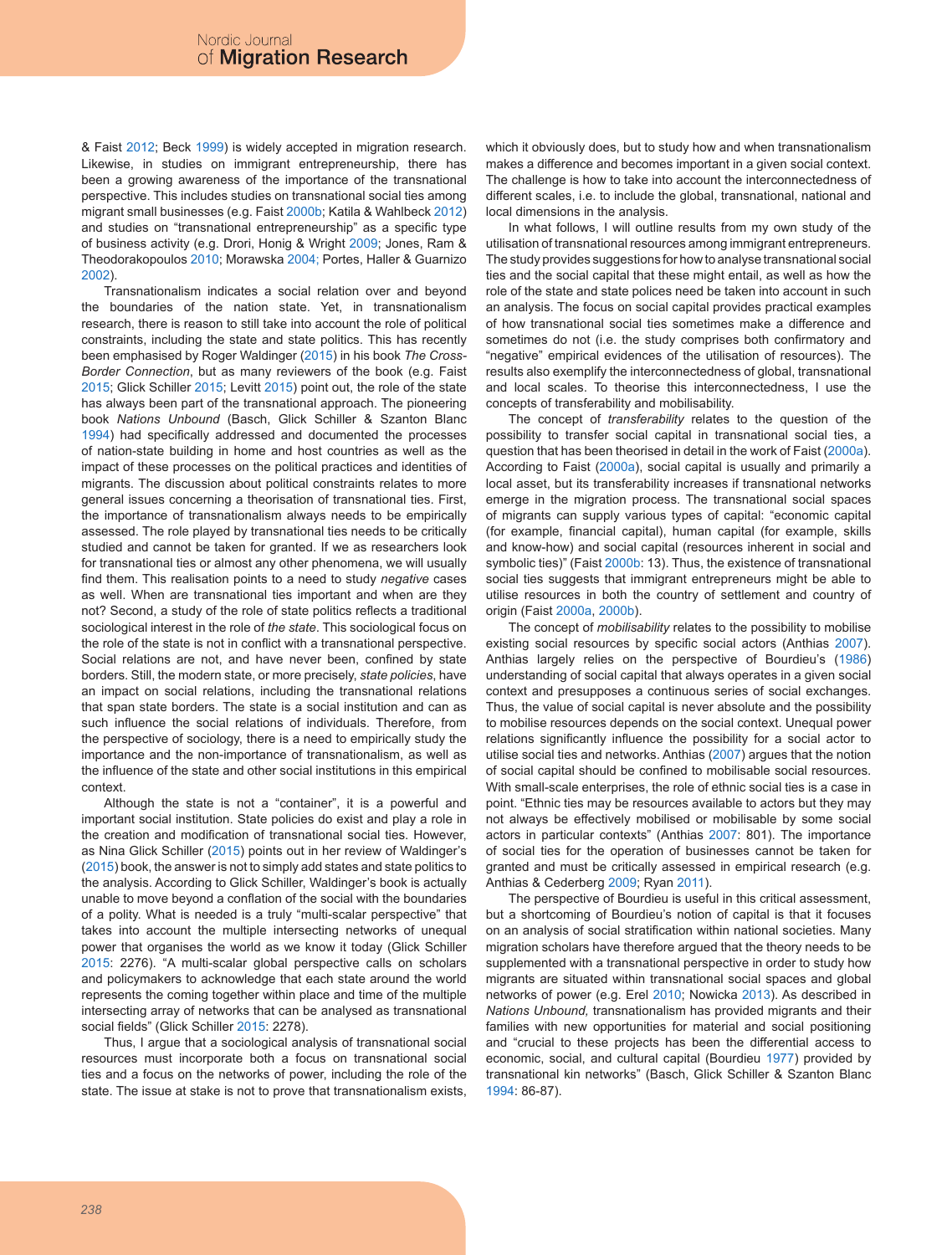## **Transnational social capital among migrant entrepreneurs**

Previous research on immigrant entrepreneurs suggests that social ties constitute resources that the entrepreneurs can utilise in establishing businesses (e.g. Light & Gold 2000). In Economic Sociology, economic actions are seen as embedded in a social context, which influences the establishment and running of businesses (Portes 2010). The concept of social capital is useful for describing the access to various types of collective resources that are available to members of a social group in a given social context (Bourdieu 1986). In the literature, it is suggested that the active utilisation of social capital and social networks is particularly consequential for migrants and members of ethnic minorities who are self-employed in small-scale enterprises (e.g. Anthias & Cederberg 2009; Bloch & McKay 2015; Portes 2010; Ryan, Erel & D'Angelo 2015). Thus, social capital is important for self-employment, but the possibility of mobilising it depends on the social, economic and political contexts. While studies on entrepreneurship and social capital generally tend to focus on the micro level, i.e. the individual entrepreneur or the daily operation of firms, the macro-level focus on globalisation and political economy is still largely missing in entrepreneurship literature. A global focus on power dynamics has often been a fundamental part of studies on transnational migration, but it has seldom been the focus of studies on migrant entrepreneurship. An exception is the article by Glick Schiller and Çağlar (2013) that looks into the political economy of the opportunity structure of migrant entrepreneurs, using the town of Halle (Saale) in eastern Germany as an example. The article outlines how the relative positioning of cities within hierarchies of uneven power can enable or impede the pathways of economic emplacement of migrants.

In general, research on immigrant entrepreneurship has predominantly examined entrepreneurship in a locally or nationally bounded context. Transnational economic activities have often been regarded as a distinct form of business activity separate from other activities, and consequently, studies on "transnational entrepreneurship" largely constitute a separate research tradition in the field of entrepreneurship studies (e.g. Drori, Honig & Wright 2009; Elo 2014; Honig, Drori & Carmichael 2010; Sequeira, Carr & Rasheed 2009). Transnationalism is a feature that to some extent can be found among most immigrants. Yet, many of the studies of "transnational entrepreneurship" find that transnational economic activities are relatively rare and limited to a small number of immigrant businesses. This is especially true if the activities are understood in a narrow sense as economic transactions related to the homeland, an approach that ignores both other transnational activities as well as the informal economy. For example, Portes, Haller and Guarnizo (2002) examined the prevalence of cross-border transnational entrepreneurship among Colombian, Dominican, and Salvadoran immigrants in the USA. They used data from a large survey to measure the extent of economic transnationalism. The findings suggested that transnational enterprise was relatively uncommon and mostly restricted to males and more educated and skilled immigrants. In addition, Jones, Ram and Theodorakopoulos' (2010) study of the dynamics of transnational Somali business activity in Leicester in the UK supports the argument that transnational entrepreneurship is likely to be the preserve of a minority of minorities; the reason they found for this was that the political–economic context imposed harsh constraints upon Somali business activity, which could not be circumvented by the utilisation of transnational links.

The discussion about the possibility to utilise transnational social ties relates to the question of the *mobilisability* of social capital (Anthias 2007). The question that needs to be addressed by research is how transnational social resources, e.g. social capital, can be *mobilised* as a resource. This mobilisation is not always successful, and its outcome seems to depend on many different factors operating on local, national and global scales. Studying the running of immigrant businesses requires a consideration of both the resources available in transnational social spaces and the opportunity structures of the local context. Furthermore, the possibility to mobilise social resources depends on wider social, economic and political contexts, including the state and state policies. These state policies are often part of more general global networks of power, which also need to be included in the analysis. In what follows, I apply these insights to my study of the utilisation of transnational social ties among Turkish entrepreneurs in Finland.

## **The case of Turkish-owned businesses in Finland**

Immigrant entrepreneurs from Turkey have been a focus of my research interest since the early 2000s, which provides me with the possibility of analysing the running of businesses over an extended period of time. The results presented in this article are based on semi-structured interviews with Turkish-born restaurant entrepreneurs in Finland, conducted on their business premises. In this article, "Turkish" refers to people born in Turkey and citizens of Turkey, since this was the way the original sample of interviewees was selected. In 2001–2002, interviews were conducted with 27 self-employed persons (26 men and one woman), as well as 11 employees in Turkish-owned businesses (nine men and two women) (cf. Katila & Wahlbeck 2012: 300). In 2014, additional interviews were carried out in a follow-up study with nine of the self-employed men who were still active in the restaurant sector and available for an interview. According to the population register of 31 December 2014, the number of people born in Turkey living permanently in Finland was 6,326, encompassing 4,459 men and 1,867 women. Finland has a high proportion of intermarriage between male Turkish immigrants and Finnish women (Martikainen 2007), and in the interviews, many entrepreneurs declared that they had arrived or stayed in Finland because of a Finnish spouse (Katila & Wahlbeck 2012).

According to the Finnish Trade Register, there were about 300 firms registered by entrepreneurs from Turkey in 2010. A clear majority of the entrepreneurs were men, and the firms were mostly small businesses concentrated in the fast-food restaurant sector, mainly selling kebabs and pizza (refer Wahlbeck 2007 for a discussion of the labour market dynamics that forces many immigrants to work in this sector). The present study therefore focuses on this line of business. While international literature describes the tendency towards concentration in one line of business in combination with an urban spatial concentration of an ethnic minority (Light & Gold 2000: 9-15), in Finland, a clear spatial concentration of the Turkish immigrants and their businesses is not the case: the trade register lists Turkish-owned businesses located all over the country. The results of my research indicate that immigrants can establish restaurant businesses and utilise transnational social ties and resources also in remote and rural areas with few immigrants (Wahlbeck 2007; for a similar conclusion concerning Russian entrepreneurs in Norway, see Munkejord 2017). In Finland, many immigrants face a difficult labour market (cf. Martikainen, Valtonen & Wahlbeck 2012). As it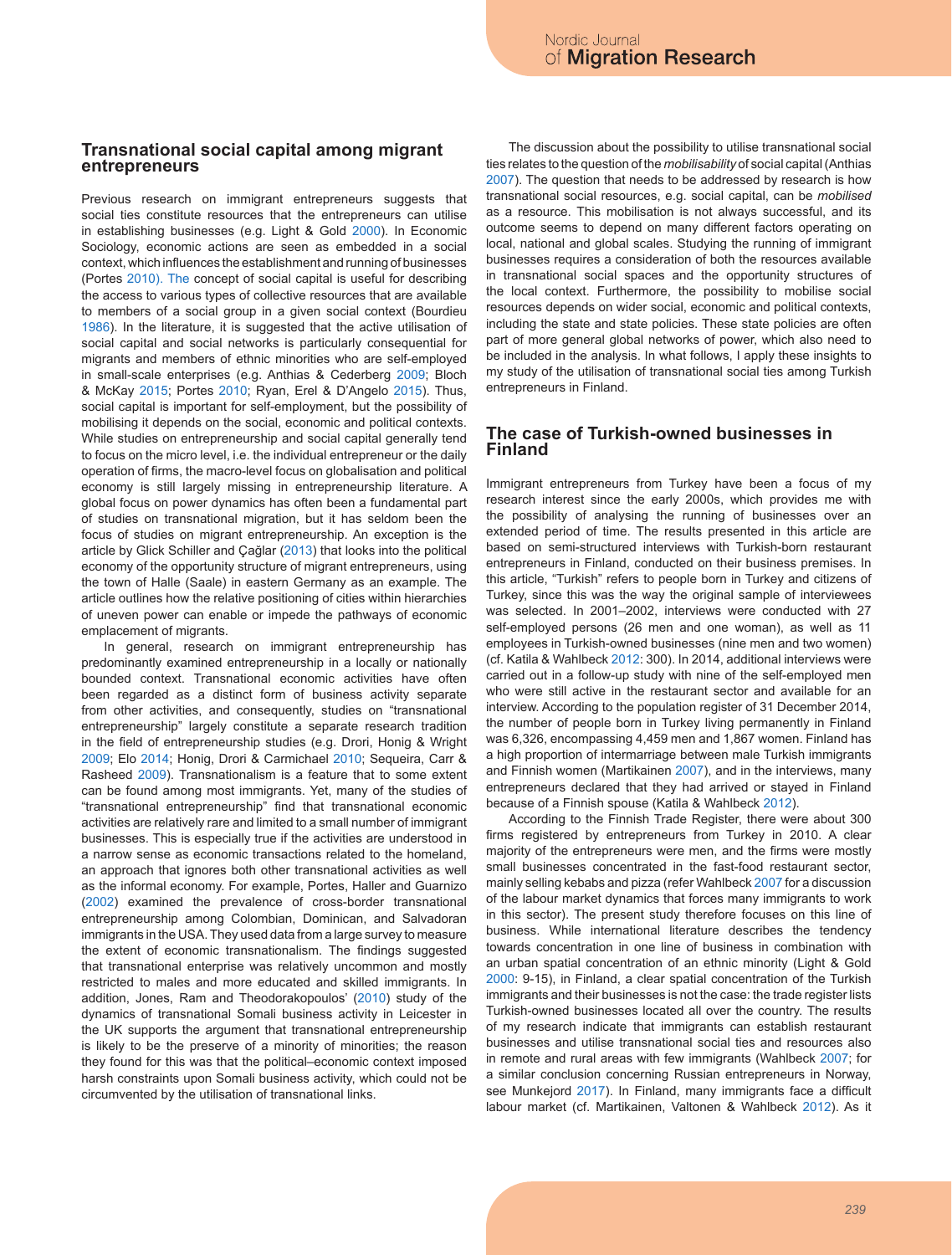tends to be difficult for immigrants to find a job, many are forced into self-employment. This was clearly indicated also by the Turkish interviewees. As in other Nordic countries, the restaurant sector provided them with the possibility of both employment in a business and self-employment (Urban 2013; Wahlbeck 2007).

My interviews focused on the utilisation of transnational social ties for both the establishment and running of the businesses. While the start-up phase of restaurant businesses has been the focus of a separate article comparing Chinese-owned and Turkish-owned immigrant businesses in Finland (Katila & Wahlbeck 2012), here I focus on the later phases, i.e. the running and expansion of Turkishowned restaurant businesses over an extended period of time. In what follows, I present results from my interviews with kebab shop owners and provide examples of successful and unsuccessful utilisation of transnational resources. The presentation discusses both the transnational *transferability* of resources and the *mobilisability* of the resources in question.

## **The transferability of resources in transnational social ties**

The Turkish entrepreneurs interviewed in this study had relatives all over the world and continuously kept in touch with relatives and friends abroad. Not surprisingly, there were extensive transnational social ties among the entrepreneurs, but what was the role of these ties in the running of businesses? The results from my interviews in 2001–2002 suggested that transnational social ties were utilised especially during the initial stages of the establishment of small businesses in Finland. The first entrepreneurs conceived of starting a business from examples abroad (Wahlbeck 2007). Since similar businesses did not previously exist in Finland, the equipment and know-how had to be acquired from abroad. This suggests that the transnational social ties among Turkish immigrants significantly enabled the initial start-up of Turkish-owned businesses in Finland in the 1980s and 1990s (Katila & Wahlbeck 2012). Some of the early businesses proved to be very successful and were still operating during my follow-up study in 2014, although a majority of the early businesses had closed down.

After the initial start-up of the first Turkish-owned kebab shops, the positive role played by transnational social ties seems to have become less pronounced among the entrepreneurs. In the 2000s, there was no longer a need to utilise transnational social ties to acquire the equipment and know-how needed in kebab shops. These resources were locally available in Finland already in the early 2000s, from companies that distributed both restaurant equipment and food supplies. The largest Finnish meat processing company in the kebab line of business, Beofood Ltd, was established by an immigrant from Turkey in 1993, and it has since operated in close cooperation with large Finnish wholesale chains. As this example indicates, the kebab line of business has grown into a large industry involving both large and small companies. The kebab industry of today is neither Finnish nor Turkish and can hardly be described as "ethnic" in any sense. Likewise, the entrepreneurs in this line of business access a variety of transnational social ties, only some of which are "ethnic". Kebab businesses in Finland operate in a multi-scalar environment (cf. Glick Schiller & Çağlar 2013), consisting of complex supply chains and powerful corporate actors.

As Glick Schiller and Çağlar (2013) outline, transnational social fields are characterised by uneven hierarchies of power. Consequently, not all social actors have the same opportunity to utilise the resources available in these fields. Likewise, I argue that although the businesses in this study are situated within transnational social fields, the entrepreneurs are seldom able to *utilise* their transnational social ties. Somebody may ask why it is not considered a utilisation of a transnational social tie when the entrepreneurs buy imported products from a wholesaler? As mentioned before in this article, economic sociology suggests that all economic transactions are embedded in a social context. Thus, any economic transaction can perhaps in some sense be interpreted as a *utilisation of a social tie*, but in the case of transactions between entrepreneurs and wholesaler in this study, the question remains if this social tie is *transnational*? As defined earlier in this article, transnationalism indicates a social relation over and beyond the boundaries of the nation-state. The entrepreneurs in this study predominantly bought their products from the large Finnish wholesale firms (e.g. Kesko). These wholesale firms import products through complex supply chains, which may be transnational. However, when the entrepreneurs bought these products they did it from the local outlet of these wholesale firms and paid the product directly to the wholesaler. Thus, the economic transaction in question is between the entrepreneur and the wholesale firm in Finland. The restaurant of the entrepreneur and the wholesale outlet may even be situated in the same city. Thus, the economic transaction between the entrepreneur and the wholesale company is not realised over and beyond the boundaries of the nation state, which is the defining feature of a transnational relation. Thus, although the perspective of Glick Schiller and Çağlar (2013) suggests that an economic transaction between a retailer and a wholesaler is part of a transnational social field, the transaction in question in this study does not constitute a *utilisation* of a transnational social tie of the entrepreneur. In the case in question, the transnational actor who imports the goods and makes the profit is the wholesaler, not the entrepreneur. Although the goods are imported, the entrepreneur is only a customer at the end of a long supply chain. The kebab businesses in this study are part of transnational social fields, but the entrepreneurs themselves are seldom in a position of power in these fields, which are characterised by uneven networks of power. My results indicate that most kebab shop owners find it hard to navigate the business environment for the benefit of their own businesses. The successful entrepreneurs who have been able to expand their businesses constitute a minority, and small kebab businesses were still prevalent in 2014.

The kebab business has developed into a competitive line of business. Running a kebab shop involves a continuous need for new goods and services, including employees, and not all resources needed are available locally at an affordable price. Utilising transnational social ties to gain access to goods and services may provide a competitive advantage for small business owners. The utilisation of transnational social ties in business transactions is a defining feature of the so-called transnational entrepreneurs. As mentioned above, research on transnational entrepreneurs largely constitutes a separate research tradition focusing on economic transactions. This research has shown that the transnational social ties of immigrant entrepreneurs support the import and export of goods between countries of origin and settlement (Honig, Drori & Carmichael 2010; Portes, Haller & Guarnizo 2002; Sequeira, Carr & Rasheed 2009). Therefore, the interviewees were asked about their import and export activities and the role of transnational social ties in this context. Many expressed an interest in utilising their transnational social ties for international trade. However, a more surprising result was that the kebab shop owners still rarely bought products directly from abroad in 2001–2002, and this had not increased by 2014.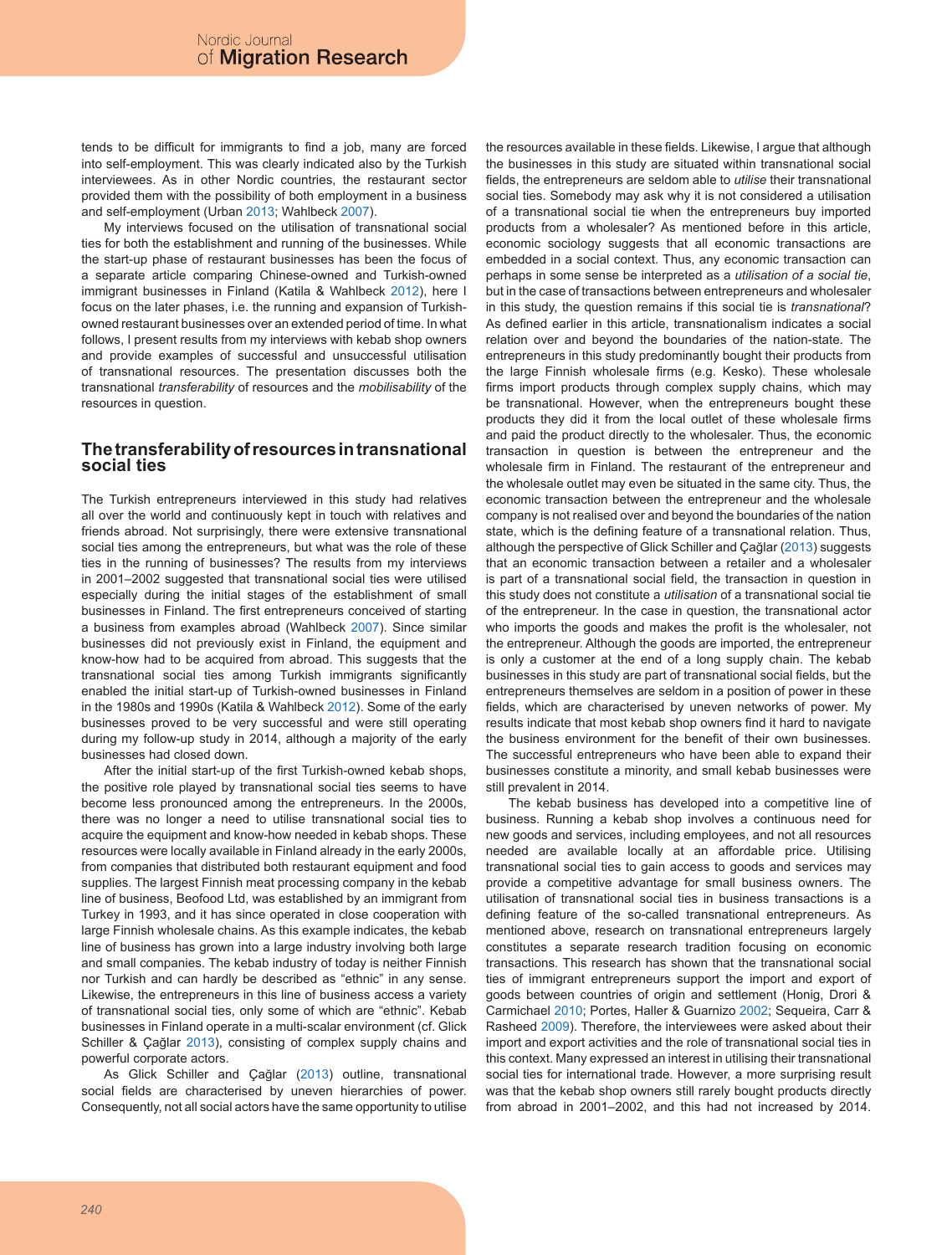Although the entrepreneurs did have many contacts and kept in touch with entrepreneurs in Turkey and Europe, these personal contacts had seldom developed into successful business relations. Some small business owners had tried to import or export goods, but these undertakings had hardly ever been long-lasting. In an interview in 2001, a relatively successful kebab entrepreneur in his 40s described his experiences in importing goods from Turkey:

Q: How often do you visit Turkey?

A: The number of [annual] visits I make to Turkey varies. Sometimes it is only once a year. Sometimes I have made visits four or five times a year, when I had business-related issues in Turkey, related to marketing. At the moment, it is one or two times a year. I plan to go in the beginning of [next] year. It depends on my work, but if my work allows, I go one or two times.

Q: Could you please tell me more about the businesses you run?

A: All my companies basically operate in the same line of business. The restaurant business, a bar, different types of kitchen appliances and equipment. At the moment it is the restaurant business, but from time to time I have imported kitchen appliances from Turkey and sold them over here.

Q: So, you are involved in import and export as well?

A: Yes, but not continuously. I only do it if there is an opportunity for it. We have done it at times. It really depends. [...] I have received help from my family [in Turkey]. We help each other a lot. [...] Since I come from a business family, I am open to all possibilities. It all depends on the situation. But the restaurant provides an income and is today easy to run. Importing from Turkey turned out to be demanding and I don't do it anymore. Importing goods from Turkey to Finland is complicated. There is bureaucracy involved.

As described in the quotation above, the entrepreneurs often had access to the transnational social ties that enabled import and export of products between Finland and Turkey. The interviewee quoted above generally had good business connections and extensive social ties in Turkey. Still, the entrepreneurs did not necessarily utilise these transnational social ties for international trade since other business activities were easier to manage. In general, the obstacles to trade were not related to the utilisation of the ties as such but to the mobilisation of the resources in the social and economic contexts in Finland. Similar products were already available in Finland, and the entrepreneurs found it difficult to get a foothold in the market. The large Finnish wholesale chains play a crucial role in the distribution of products to retailers in Finland, and the entrepreneurs found it difficult to have their own imported products distributed by these chains. For example, one interviewee had made an attempt to import textile products from Turkey during my study in 2001–2002. These products never really found their way to customers in Finland, since Finnish wholesale chains were not interested in distributing the products to retailers, and the business folded after a couple of years.

Furthermore, importing entails bureaucracy and various practical obstacles that were not considered worth the effort that would be needed, especially in cases in which similar products easily could be bought from a local outlet of a wholesale chain. For example, in 2001–2002, several interviewees mentioned attempts to import spices from Turkey to be used in kebab shops. However, the import of foodstuffs from Turkey is subject to EU food import regulations, which makes it bureaucratic. In my follow-up study in 2014, it turned out that importing spices had become unnecessary for the entrepreneurs, since Finnish wholesale chains had started to import similar spices and the entrepreneurs were able to easily buy these directly from the outlets of Finnish wholesale chains. As this example indicates, even the microeconomic transnational transactions of the entrepreneurs are connected to state policies, international trade agreements and the macroeconomic power structures of global trade and local competition with already established corporations.

## **The mobilisability of transnational social resources**

As indicated above, the results of my interviews revealed that the interviewees often had access to valuable social ties that existed as a consequence of a personal migration history. With the help of these social ties, goods and business services could potentially be obtained abroad and transferred to Finland. As outlined in the examples mentioned above, the "transferability" of transnational resources (Faist 2000a) was not a problematic issue. This would suggest that the immigrants from Turkey would have a very good possibility of becoming "transnational entrepreneurs" as outlined in the literature (e.g. Honig, Drori & Carmichael 2010; Morawska 2004; Portes, Haller & Guarnizo 2002). However, the opportunity structure in Finland is different compared to that in Turkey. Products from Turkey might not be competitive in a local business context in Finland, or there might be various obstacles to getting the products on the market. This indicates that the transnational transferability of resources is not enough; the key question for the utilisation of resources is the local *mobilisability* of the resource in question. The mobilisability easily becomes dependent on particular features of the local markets, including both informal social networks and formal trade and tax regulations.

Thus, the role of the local and regional opportunity structures including supranational entities such as the EU needs to be considered when analysing the business operations of Turkishowned restaurants in Finland*.* Since a large and spatially concentrated Turkish population does not exist in the country, the Turkish entrepreneurs must immediately compete with other firms for Finnish customers. The running of kebab businesses can be seen as connected to changes in the Finnish restaurant sector and in consumer culture in general (Hirvi 2011; Wahlbeck 2007). The 1990s were favourable for the entrepreneurs; the Finnish authorities supported self-employment in various ways, and competition in the restaurant sector was not as stiff as it later became when both the number of immigrants and their restaurant businesses grew significantly. This underlines the importance of studying the changing opportunity structures and barriers to entrepreneurial activity as they have been configured both over time and place (cf. Glick Schiller & Çağlar 2013). Consequently, the local opportunity structure in Finland has provided the possibility of establishing businesses of a particular type but has also limited the options available to the entrepreneurs.

Most kebab shop owners in Finland run small businesses without any regular employees. The owners of these small businesses tend to work long hours, but in cases where the business had been successful, expansion requires the recruitment of employees. In this situation, the recruitment of *reliable* employees becomes an issue for small business owners (cf. Bloch & McKay 2015).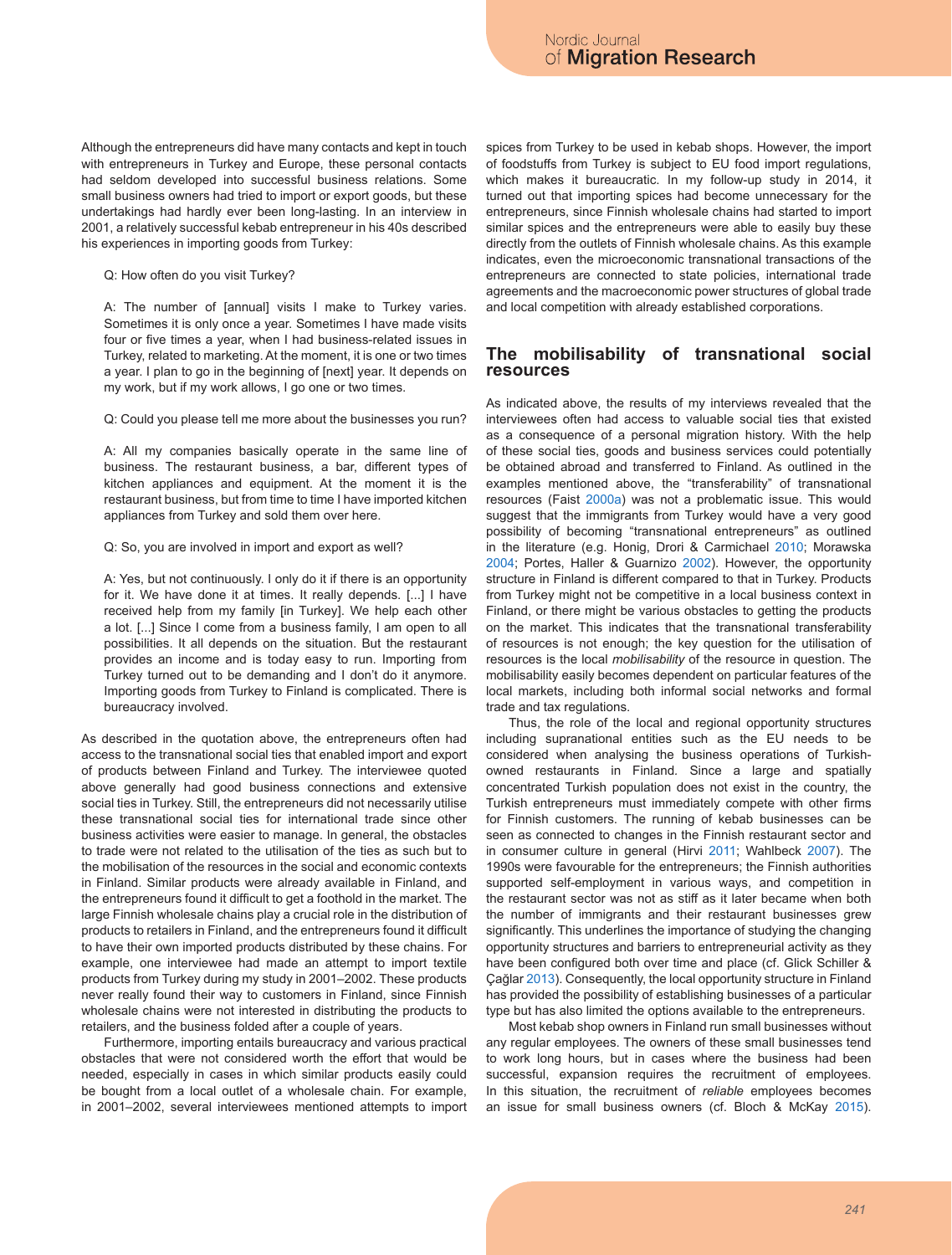The owners of kebab shops in this study needed somebody who could run the shop while they were away, and they also desired a flexible workforce whose hours and salary would vary depending on the business situation. Recruiting from abroad would provide the possibility of finding employees who would suit the requirements of the entrepreneurs. Many of the interviewees mentioned that they knew male relatives in Turkey who were interested in working in the restaurant sector in Finland, but the Finnish authorities have not provided work permits for such employees. This was described, for example, by an entrepreneur when looking back at his career during an interview in 2014:

Q: Looking at the history of the restaurant business, is there anything you would have done differently?

A: Well, looking back at how things were before, I would have needed more employees. I have had many employees over the years, but if they were good they decided to open their own shop, and then they started to compete with me. Many times I have had difficult situations and the business survived only because of my hard work. [An employee] left me and I had to do his work myself. [...] The challenge is really to find good employees; not everybody can work here [in the kebab shop] and I need somebody who can work the whole day. I knew many people in Turkey who wanted to come to Finland and help me, but I did not get permission to employ someone from abroad. It was not possible. That was a big problem.

As this response indicates, Turkish restaurant entrepreneurs have not been able to utilise their transnational social ties to recruit people from abroad. Finnish authorities have always been reluctant to grant permits for those who wish to move to Finland to work in the restaurant sector. The Finnish authorities' reasoning is based on labour and migration regulations and laws, primarily the Aliens Act (2013/1218) and various national guidelines issued by the government, as well as regional policies of the Centres for Economic Development, Transport and the Environment (ELY Centres). According to the Finnish Aliens Act (2013/1218, 73§), residence permits for employment are based on a consideration to "establish whether there is labour suitable for the work available in the labour market within a reasonable time" and whether the applicant has the sufficient economic means of support. Because unemployed restaurant workers have been available in the labour market in Finland, it has not been possible to hire a person from Turkey. The entrepreneurs are expected to recruit the needed personnel from among the registered unemployed in Finland, regardless of the social ties involved and without consideration of the specific demands of the kebab business.

The above-mentioned laws and official regulations provide a concrete example of the influence of state policies, particularly immigration policy, on the ability to mobilise the resources available in transnational social ties. Clearly, the state regulates the labour market and business operations in many ways. The fact that the state has the power to do this may have both positive and negative consequences for migrants, but it limits the opportunities for entrepreneurs to expand their businesses. To expand a restaurant business would require flexible and reliable employees who accept the difficult working conditions of kebab shops, including irregular hours, late nights and weekend work (cf. Wahlbeck 2007). These conditions may contribute to the strong gender division among the work force of the kebab shops; there are very few female employees and even fewer female business owners in this type of business.

The alternative to expand into other lines of business would probably require both capital as well as skilled and expensive labour that the entrepreneurs cannot afford. Thus, the entrepreneurs often find themselves "trapped" in the fast-food sector, where they can run a small business themselves by working for long hours. In my interviews in 2014, some of the interviewees were running small kebab businesses still after 12 years, while a majority had closed down, and only a small minority had been able to expand or move into other lines of business.

In this business context, newly arrived young male migrants, especially asylum seekers, have turned out to be a source of cheap and compliant labour for the entrepreneurs in this study. Recently arrived migrants are often the only type of employees that the entrepreneurs can afford. Newly arrived migrants and asylum seekers are in a vulnerable position, without knowledge of labour legislation and the formal and informal rules of the labour market. They may work for a low salary under difficult working conditions and can, as trusted workers, be irregularly employed or even exploited by the entrepreneurs (cf. Bloch & McKay 2015; Wahlbeck 2007). Thus, these migrants and asylum seekers are regarded by the employers as a more flexible work force than other employees. Although the recruitment of labour from Turkey is impossible, other types of transnational migration flows exist and can be utilised by employers due to migrants' unequal positions of power in the Finnish labour market. Asylum seekers have only temporary legal status, and their right to work is restricted in Finland. Since 2004, they have had the right to work after a few months of being in the country.

The precarious labour market position of these employees is, of course, connected to the official labour and immigration policies of the Finnish state. Furthermore, to seek international protection can be seen as a form of transnational migration that very concretely is produced, directed and regulated by state policies, in both the country of origin and asylum. At the same time, these state policies are also part of international migration regimes and related to global structures of labour, including EU and UN policies and global income disparities. State policies in the field of migration, especially in the EU, are not created fully independently by sovereign states but tend to reflect broader political, ecological and economic developments; global power structures and local policy arrangements. The vulnerable situation of recently arrived refugees and migrants in Finland is partly a consequence of the asylum and migration regimes of the EU, while the need to work for a small salary under difficult working conditions must be understood as being related to the global division of labour. From this perspective, the Turkish-owned small businesses are connected to issues of global political and power disparities, oppression and social justice. The migrants, therefore, need to navigate intersecting multi-scalar power structures in order to make a living either as self-employed restaurant entrepreneurs or as restaurant employees.

# **Conclusion**

Turkish immigrant entrepreneurs in Finland have mainly established small fast-food outlets in the restaurant sector. These entrepreneurs have had access to resources available in transnational social ties, which can provide social, economic and human capital of benefit to the running of businesses (Faist 2000a, 2000b). Yet, the results of this study reveal that the entrepreneurs also have experienced various difficulties in mobilising the resources available in these transnational ties. The results suggest that an active involvement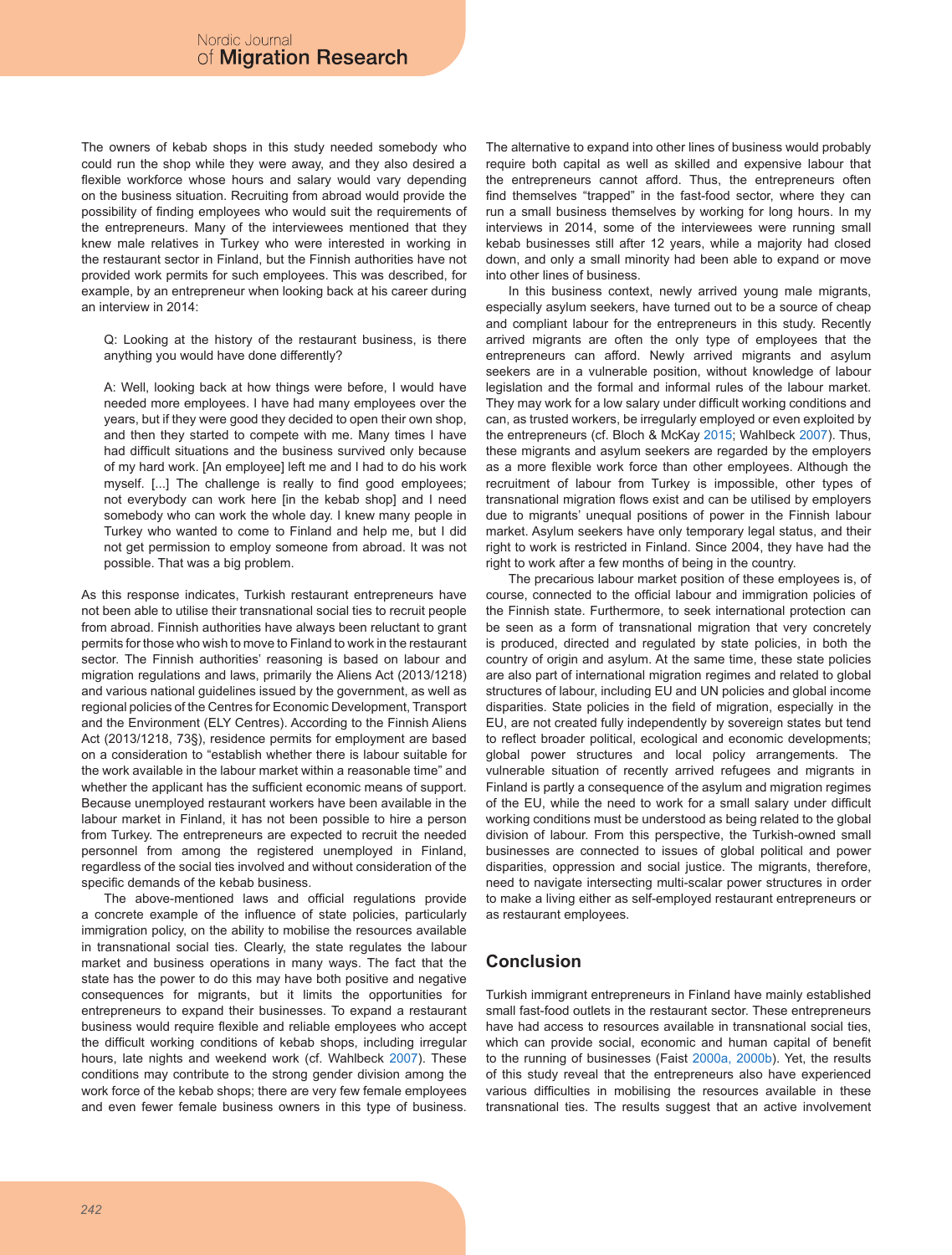in international trade, the recruiting from abroad and a general expansion the businesses in Finland have all turned out to be difficult for the kebab shop owners, despite the fact that transnational social ties could provide access to crucial resources to do so. These results indicate that the *transferability* of resources is not enough. To provide useful social capital, the resources also need to be *mobilisable* in a given social context (Anthias 2007; Bourdieu 1986). Regardless of the amount and strength of social ties and networks, one must also be able to successfully utilise the available resources (Anthias 2007; Cederberg 2012; Ryan 2011). The present study found it beneficial to analyse the results from a multi-scalar perspective, whereby the opportunity structure has to be analysed within multiple intersecting networks of unequal power, operating globally, nationally and locally, as well as within migrant groups (Glick Schiller 2015; Jones, Ram & Theodorakopoulos 2010). This enabled an analysis of when and how transnationally available resources can be utilised by the migrant entrepreneurs.

The results presented in this article have indicated that states, national policies and wider power structures in many ways influence the ability to mobilise transnational resources. I would like to stress that this consideration of states and national policies does not necessarily constitute a problematic "container view of society" (Beck 1999) and does not question the need for a methodological transnationalism (Wimmer & Glick Schiller 2002). Rather, my study suggests that the power structures and institutional frameworks of immigrant transnationalism need to be taken into account in empirical research on transnational phenomena, which may or may not lead to the conclusion that the role of states is central in the phenomena under study. In this sense, the results support the multi-scalar approach to transnationalism, where the role of the state is not taken for granted and is only one element in the analysis of power relations (Glick Schiller 2015: 2277).

In the present study, the role of the state becomes very visible in the immigration policies of the Finnish state. Yet, these policies can

#### **References**

Amelina, A & Faist, T 2012, 'De-naturalizing the national in research methodologies', *Ethnic and Racial Studies,* vol. 35, no. 10, pp. 1707-1724, DOI:10.1080/01419870.2012.659273.

- Anthias, F 2007, 'Ethnic ties: social capital and the question of mobilisability', *The Sociological Review*, vol. 55, no. 4, pp. 788- 805, DOI:10.1111/j.1467-954X.2007.00752.x.
- Anthias, F 2012, 'Transnational mobilities, migration research and intersectionality: towards a translocational frame', *Nordic Journal of Migration Research*, vol. 2, no. 2, pp. 102-110, DOI:10.2478/ v10202-011-0032-y.
- Anthias, F & Cederberg, M 2009, 'Using ethnic bonds in selfemployment and the issue of social capital', *Journal of Ethnic and Migration Studies* vol. 35, no. 6, pp. 901-917, DOI:10.1080/13691830902957692.
- Basch, L, Glick Schiller, N & Szanton Blanc, C 1994, *Nations unbound: transnational projects, postcolonial predicaments, and deterritorialized nation-states,* Gordon and Breach, Amsterdam. Beck, U 1999, *What is globalization?* Polity, Cambridge.
- Bloch, A & McKay, S 2015, 'Employment, social networks and undocumented migrants: the employer perspective', *Sociology*, vol. 49, no. 1, pp. 38-55, DOI:10.1177/0038038514532039.
- Bourdieu, P 1977, *Outline of a theory of practice,* Cambridge UP, Cambridge.

be seen as connected to global structures of power rather than being sovereign national policies. In a world with increasingly restrictive immigration policies in most states, the possibilities to build and utilise transnational social ties will become increasingly difficult. The results of the study also reflect the importance of changes occurring in global structures of power. The arrival of asylum seekers created a new precarious work force, which constituted a change in the business environment of the kebab businesses that was related to global patterns of inequality rather than to Finnish national policies.

The article also supports the approach that has previously been described as a contextual understanding of transnationalism in this journal (Anthias 2012; Haikkola 2011: 157), i.e. transnationalism needs to be studied in relation to the social context in which transnationalism is lived and in which it makes a difference for the social actors involved. As previous research on immigrant entrepreneurship has outlined, transnationalism can constitute a significant aspect of the operation of migrant businesses. Yet, to understand the role of transnational social ties among immigrant entrepreneurs, the role must be analysed contextually. Consequently, I argue that to understand the transnationalism of immigrant small businesses, the key question is not to prove that transnational social ties do or do not exist among the entrepreneurs. The aim of research should instead be to describe how and to what extent these ties constitute resources in a given social context, which should not be automatically conflated with a polity. To achieve this aim, I argue that it is useful to analytically make a distinction between the *transferability* and the *mobilisability* of social resources. To focus solely on the transnational transferability of resources is not enough and might overlook the fact that not all resources are necessarily equally valuable in each social context. We must also focus on the mobilisability of transnational resources in a given social context, which makes the multiple intersecting networks of unequal power more visible.

- Bourdieu, P 1986, 'The forms of capital' in *Handbook of theory and research for the sociology of education,* ed JG Richardson, Greenwood Press, New York, pp. 241-258.
- Cederberg, M 2012, 'Migrant networks and beyond: exploring the value of the notion of social capital for making sense of ethnic inequalities', *Acta Sociologica,* vol. 55, no. 1, pp. 59-72, DOI:10.1177/0001699311427746.
- Drori, I, Honig, B & Wright, M 2009, 'Transnational entrepreneurship: an emergent field of study', *Entrepreneurship Theory and Practice,* vol. 33, no. 5, pp. 1001-1022, DOI:10.1111/j.1540- 6520.2009.00332.x.
- Elo, M 2014, 'Diaspora networks in international business and transnational entrepreneurship – a literature review', *ZenTra Working Paper in Transnational Studies* No. 40/2014, DOI:10.2139/ssrn.2518428.
- Erel, U 2010, 'Migrating cultural capital: Bourdieu in migration studies', *Sociology,* vol. 44, no. 4, pp. 642-660, DOI:10.1177/0038038510369363
- Faist, T 2000a, *The volume and dynamics of international migration and transnational social spaces*, University Press, Oxford.
- Faist, T 2000b, 'Economic activities of migrants in transnational social spaces' in *Minorities in European cities,* eds S Body-Gendrot & M Martiniello, Macmillan, London, pp. 11-25.